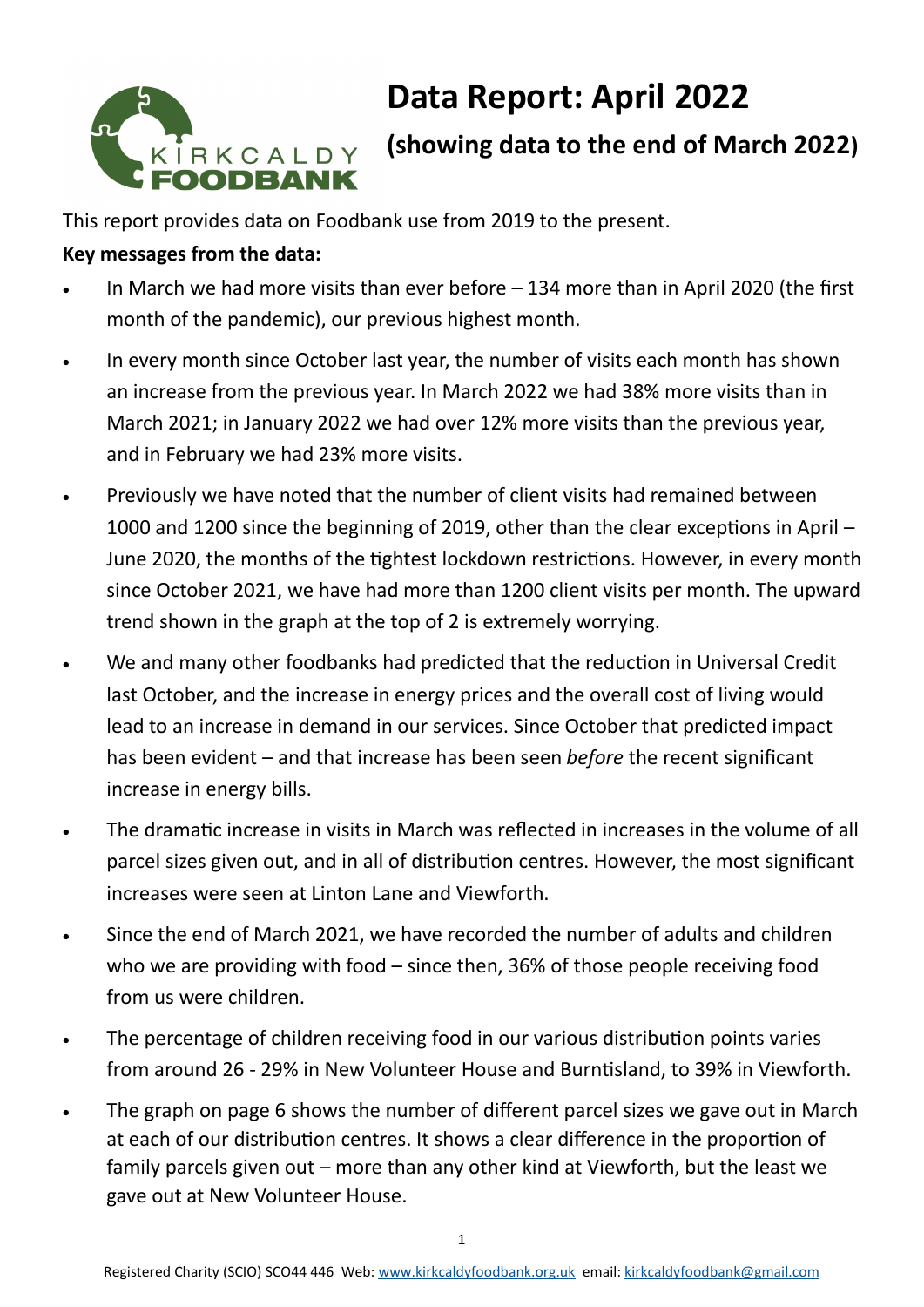### *Table and graph showing number of visits in 2020, 2021 and 2022 —the table also shows the change from the same month in the previous year as a percentage*



#### *Graphs and table showing the different parcel sizes given out and the total number of meals provided in 2020—2022 (table and one graph on next page)*

*(NB the total number of meals figure is calculated by multiplying the number of parcels x size of parcel (single, couple or family etc) x 3 days x 3 meals a day. Therefore it is an indicative and not exact figure. As 'Extras only' means that a full parcel was not given on that visit, they have not been taken into account in calculating the total number of meals or people provided with food.)* 

*Graph showing the total number of meals provided* 



Registered Charity (SCIO) SCO44 446 Web: [www.kirkcaldyfoodbank.org.uk](http://www.kirkcaldyfoodbank.org.uk) email: [kirkcaldyfoodbank@gmail.com](mailto:mailtokirkcaldyfoodbank@gmail.com)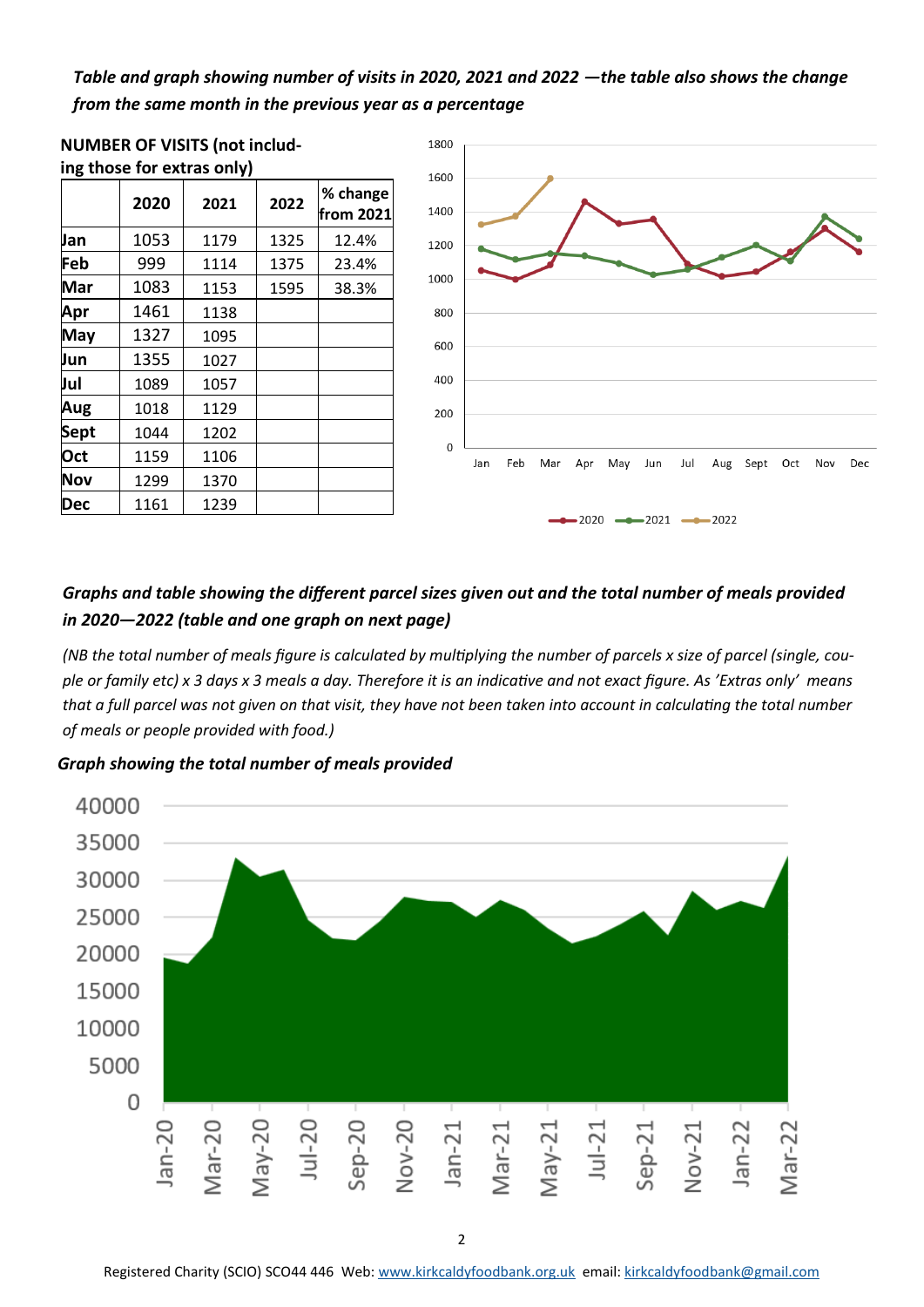### *Table showing the different parcel sizes given out and the total number of meals provided in this and the previous year*

| Pack size     | Single | Couple | Family | Single +<br>Couple | Other (including extras |               |              | Total number total number of % age change from pre- |
|---------------|--------|--------|--------|--------------------|-------------------------|---------------|--------------|-----------------------------------------------------|
|               |        |        |        |                    | only (not included in   | of meals pro- |              | people provid- vious year in number of              |
|               |        |        |        |                    | total meals or people)) | vided         | ed with food | meals provided                                      |
| Jan-21        | 378    | 285    | 512    | 4                  | 46                      | 27072         | 3008         | 37.8%                                               |
| Feb-21        | 399    | 231    | 478    | 6                  | 44                      | 25119         | 2791         | 33.5%                                               |
| Mar-21        | 360    | 245    | 546    | 2                  | 54                      | 27360         | 3040         | 22.6%                                               |
| Apr-21        | 383    | 255    | 496    | 4                  | 56                      | 26001         | 2889         | $-21.4%$                                            |
| May-21        | 420    | 245    | 425    | 5                  | 63                      | 23625         | 2625         | $-22.5%$                                            |
| Jun-21        | 389    | 271    | 365    | $\overline{2}$     | 78                      | 21573         | 2397         | $-31.5%$                                            |
| Jul-21        | 419    | 240    | 398    | $\mathbf 0$        | 106                     | 22419         | 2491         | $-8.9\%$                                            |
| Aug-21        | 425    | 281    | 421    | 2                  | 130                     | 24093         | 2677         | 8.4%                                                |
| Sep-21        | 459    | 277    | 463    | 3                  | 129                     | 25866         | 2874         | 18.0%                                               |
| $Oct-21$      | 463    | 263    | 378    | $\overline{2}$     | 94                      | 22563         | 2507         | $-8.2%$                                             |
| <b>Nov-21</b> | 554    | 319    | 496    | 1                  | 116                     | 28611         | 3179         | 2.7%                                                |
| <b>Dec-21</b> | 468    | 325    | 439    | 7                  | 101                     | 26055         | 2895         | $-4.5%$                                             |
| Jan-22        | 510    | 373    | 438    | 4                  | 94                      | 27180         | 3020         | 0.4%                                                |
| Feb-22        | 496    | 348    | 431    | 3                  | 97                      | 26325         | 3198         | 4.8%                                                |
| Mar-22        | 606    | 426    | 562    | 1                  | 99                      | 33381         | 3709         | 22.0%                                               |

*Graph showing the different parcel sizes given out: 2020—2022*



Registered Charity (SCIO) SCO44 446 Web: [www.kirkcaldyfoodbank.org.uk](http://www.kirkcaldyfoodbank.org.uk) email: [kirkcaldyfoodbank@gmail.com](mailto:mailtokirkcaldyfoodbank@gmail.com)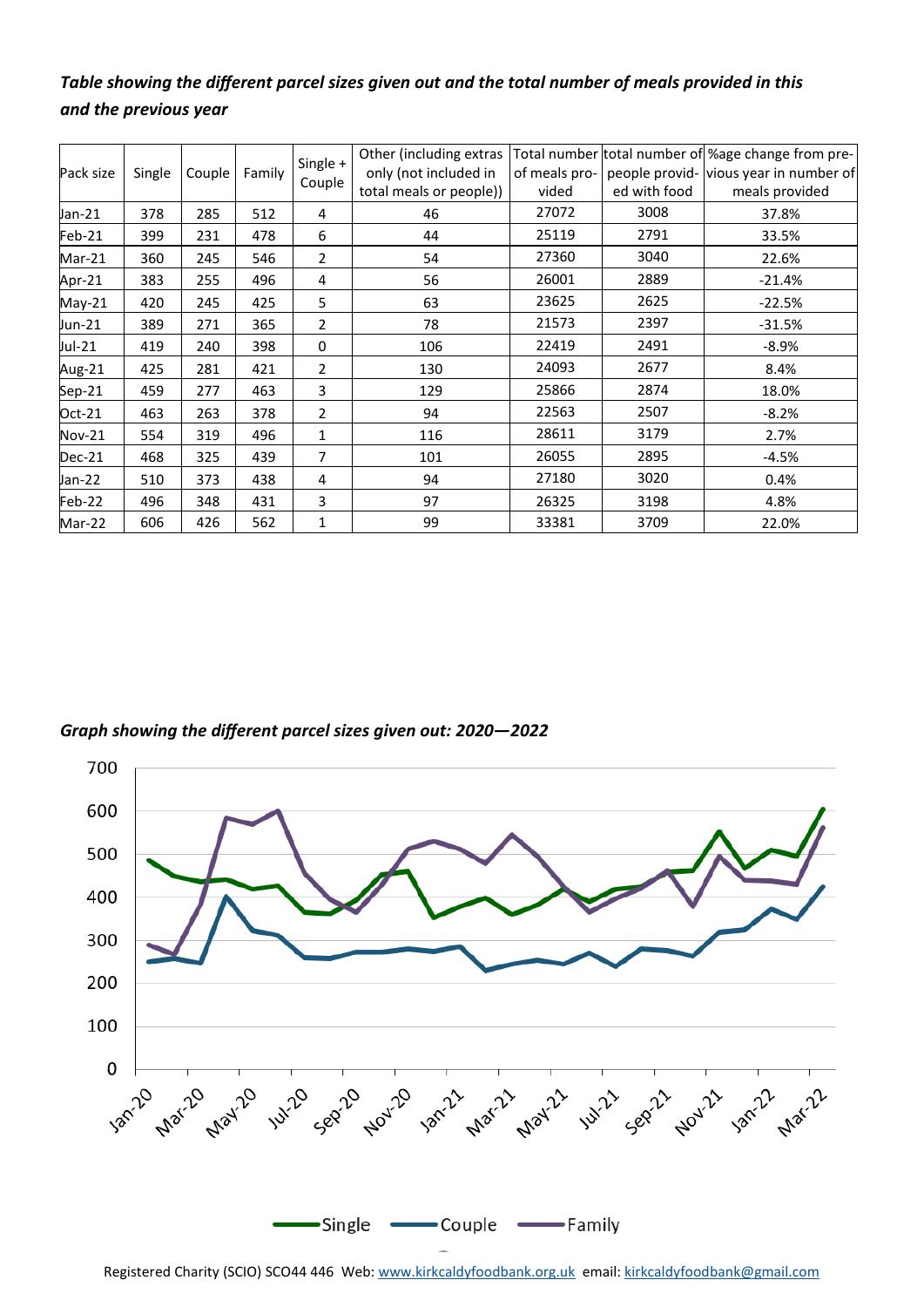**Tables showing the total number of adults and children provided with food and the numbers at each distribution point (since April 2021, we have been recording the number of adults and children that we are providing with food)**

**NB: as the adults and children may be provided with food more than once in the month, this is not a count of the total number of individual adults and children we have helped.** 

|               | <b>ADULTS</b>                      | <b>CHILDREN</b> | <b>%AGE CHILDREN</b> |
|---------------|------------------------------------|-----------------|----------------------|
| Apr-21        | 1946                               | 1283            | 39.7%                |
| $May-21$      | 1858                               | 1094            | 37.1%                |
| <b>Jun-21</b> | 1743                               | 959             | 35.5%                |
| <b>Jul-21</b> | 1782                               | 977             | 35.4%                |
| <b>Aug-21</b> | 1919                               | 1082            | 36.1%                |
| <b>Sep-21</b> | 2053                               | 1250            | 37.8%                |
| Oct-21        | 1830                               | 937             | 33.9%                |
| <b>Nov-21</b> | 2265                               | 1256            | 35.7%                |
| <b>Dec-21</b> | 2059                               | 1101            | 34.8%                |
| Jan-22        | 2162                               | 1063            | 33.0%                |
| Feb-22        | 2129                               | 1069            | 33.4%                |
| Mar-22        | 2592                               | 1410            | 35.2%                |
|               | <b>OVERALL PERCENTAGE CHILDREN</b> | 35.6%           |                      |

|               | <b>SA Burntisland</b> |    |          |                       |    |                    | <b>Link Living</b> |    |          |              |     |          | <b>New Volunteer</b> |     |          |          |     |          |
|---------------|-----------------------|----|----------|-----------------------|----|--------------------|--------------------|----|----------|--------------|-----|----------|----------------------|-----|----------|----------|-----|----------|
|               |                       |    |          | <b>Enlightenments</b> |    | <b>Linton Lane</b> |                    |    |          | <b>House</b> |     |          | <b>Viewforth</b>     |     |          |          |     |          |
|               |                       |    | %age     |                       |    | %age               |                    |    | %age     |              |     | %age     |                      |     | %age     |          |     | %age     |
|               | A                     | C  | children | A                     | C  | children           | А                  | C  | children | A            | C   | children | A                    | C   | children | A        |     | children |
| Apr-21        | 205                   | 84 | 29.1%    | 1                     | 2  | 66.7%              | 123                | 51 | 29.3%    | 579          | 357 | 38.1%    | 221                  | 89  | 28.7%    | 817      | 700 | 46.1%    |
| $May-21$      | 164                   | 60 | 26.8%    | 8                     | 14 | 63.6%              | 38                 | 14 | 26.9%    | 610          | 346 | 36.2%    | 306                  | 99  | 24.4%    | 732      | 561 | 43.4%    |
| <b>Jun-21</b> | 202                   | 71 | 26.0%    | 16                    | 8  | 33.3%              | 47                 | 23 | 32.9%    | 568          | 335 | 37.1%    | 268                  | 84  | 23.9%    | 642      | 438 | 40.6%    |
| <b>Jul-21</b> | 134                   | 47 | 26.0%    | 13                    | 4  | 23.5%              | 42                 | 16 | 27.6%    | 648          | 350 | 35.1%    | 283                  | 126 | 30.8%    | 662      | 434 | 39.6%    |
| <b>Aug-21</b> | 136                   | 43 | 24.0%    | 6.                    | 5  | 45.5%              | 42                 | 24 | 36.4%    | 706          | 425 | 37.6%    | 233                  | 71  | 23.4%    | 796      | 514 | 39.2%    |
| $Sep-21$      | 155                   | 96 | 38.2%    | 11                    | 4  | 26.7%              | 39                 | 22 | 36.1%    | 717          | 456 | 38.9%    | 256                  | 88  | 25.6%    | 875      | 584 | 40.0%    |
| Oct-21        | 182                   | 74 | 28.9%    | 24                    | 4  | 14.3%              | 23                 | 19 | 45.2%    | 579          | 335 | 36.7%    | 263                  | 87  | 24.9%    | 759      | 418 | 35.5%    |
| <b>Nov-21</b> | 211                   | 96 | 31.3%    | 25                    | 8  | 24.2%              | 34                 | 27 | 44.3%    | 720          | 434 | 37.6%    | 287                  | 92  | 24.3%    | 988      | 599 | 37.7%    |
| <b>Dec-21</b> | 211                   | 82 | 28.0%    | 4                     | 6  | 60.0%              | 18                 | 12 | 40.0%    | 645          | 390 | 37.7%    | 272                  | 84  | 23.6%    | 909      | 527 | 36.7%    |
| Jan-22        | 124                   | 51 | 29.1%    |                       |    |                    | 36                 | 27 | 42.9%    | 621          | 303 | 32.8%    | 337                  | 116 | 25.6%    | 1044 566 |     | 35.2%    |
| Feb-22        | 144                   | 46 | 24.2%    |                       |    |                    | 24                 | 24 | 50.0%    | 552          | 340 | 38.1%    | 368                  | 121 | 24.7%    | 1041 538 |     | 34.1%    |
| Mar-22        | 172                   | 90 | 34.4%    |                       |    |                    | 19                 | 7  | 26.9%    | 7651         | 443 | 36.7%    | 407                  | 151 | 27.1%    | 1229     | 719 | 36.9%    |
|               |                       |    | 28.8%    |                       |    | 39.8%              |                    |    | 36.5%    |              |     | 36.9%    |                      |     | 25.6%    |          |     | 38.8%    |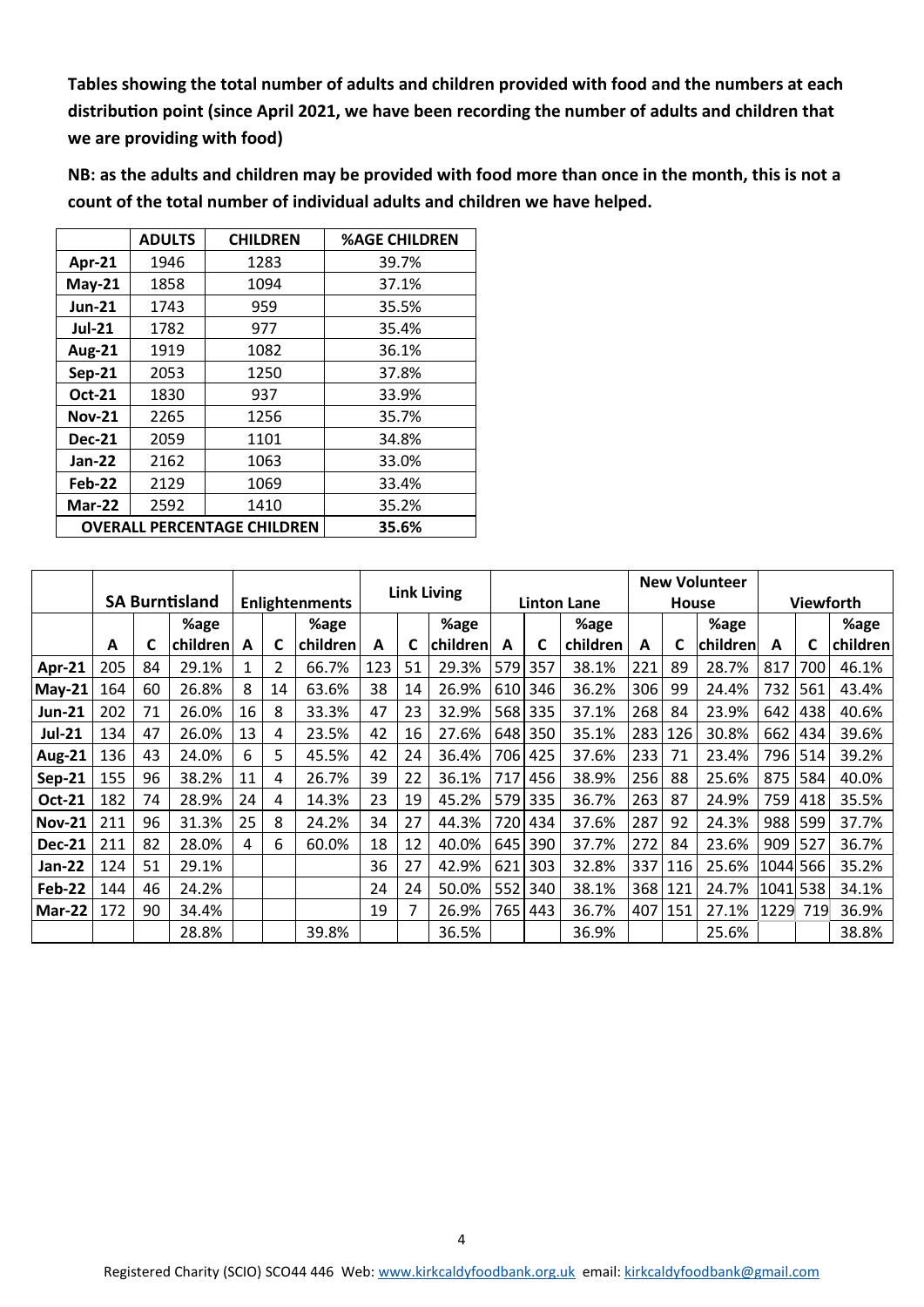**Graph showing the number of visits to our distribution points since January 2021 (**NB Enlightenments was closed between January and April 2021 due to the lockdown but has now closed as a distribution centre)



#### **Table showing the percentage of our visits to our distribution points in the past 12 months**

|              | <b>SA Burntisland</b> |      |      |       | Enlightenments Link Living Linton Lane   New Volunteer House | <b>Viewforth</b> |
|--------------|-----------------------|------|------|-------|--------------------------------------------------------------|------------------|
| $Mar-21$     | 11.6%                 | 0.0% | 7.9% | 32.6% | 10.2%                                                        | 37.8%            |
| Apr-21       | 11.9%                 | 0.1% | 6.2% | 30.8% | 10.7%                                                        | 40.3%            |
| $May-21$     | 10.3%                 | 0.7% | 2.5% | 34.0% | 14.7%                                                        | 37.8%            |
| Jun-21       | 12.4%                 | 1.2% | 2.8% | 32.9% | 14.7%                                                        | 36.0%            |
| $Jul-21$     | 8.8%                  | 1.4% | 3.0% | 35.5% | 14.8%                                                        | 36.5%            |
| Aug-21       | 8.7%                  | 0.4% | 2.5% | 37.2% | 11.9%                                                        | 39.3%            |
| $Sep-21$     | 8.9%                  | 0.6% | 2.1% | 34.5% | 12.8%                                                        | 41.1%            |
| Oct-21       | 10.1%                 | 1.8% | 1.7% | 32.1% | 15.2%                                                        | 39.3%            |
| $Nov-21$     | 9.1%                  | 1.5% | 1.5% | 33.0% | 14.0%                                                        | 40.9%            |
| Dec-21       | 10.2%                 | 0.2% | 0.7% | 31.5% | 14.6%                                                        | 42.8%            |
| $Jan-22$     | 6.2%                  | 0.0% | 1.8% | 29.6% | 16.1%                                                        | 46.3%            |
| Feb-22       | 7.9%                  | 0.0% | 1.2% | 25.8% | 18.1%                                                        | 46.9%            |
| Mar-22       | 7.8%                  | 0.0% | 0.7% | 29.6% | 16.6%                                                        | 45.3%            |
| <b>TOTAL</b> | 12.2%                 | 0.8% | 3.8% | 32.3% | 13.8%                                                        | 38.6%            |